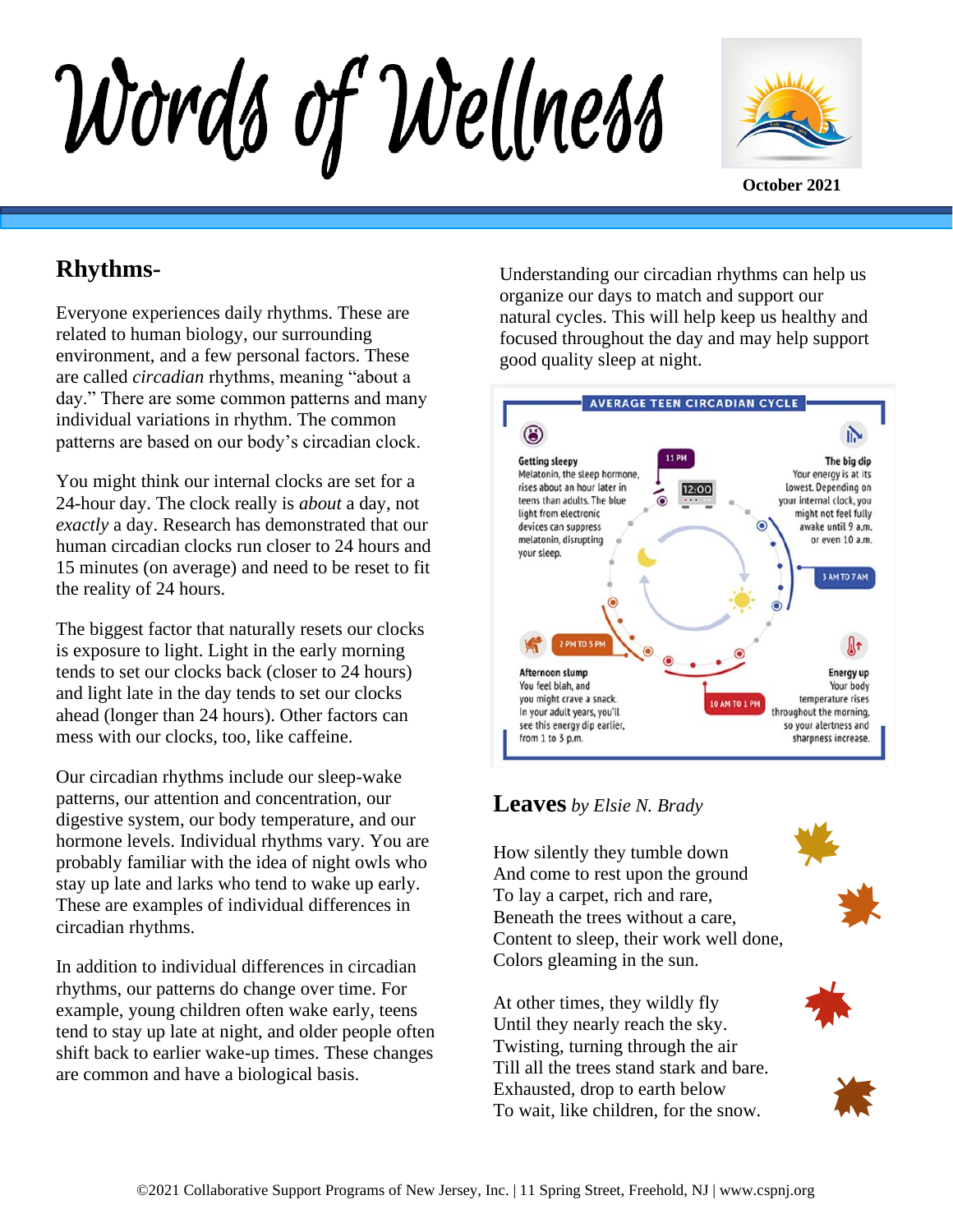## **Small Steps to A Wellness Journey -** *Lauren*

In life, I believe it is totally normal to have many slumps that you inevitably will overcome. Throughout the pandemic, these slumps have seemed to be more heightened, considering we have less ability to escape our reality, and are forced to face it head on. With the pandemic persisting, finding more balance in terms of my mental health made it a bit easier to cope with these constant changes that seem to keep happening regardless of common conception.

Making small but impactful changes has helped me cope with the constant changing of the pandemic, such as new changing eating habits, daily routines, sleeping habits, and more.

I needed to look at small things I could do to keep my mental health balanced. For me, it is based around food and my daily routine. When I don't eat nourishingly, or I eat at odd times, and when I lie around all day doing nothing, my mental health suffers.

So, for me, something I work on every day is trying to force myself to wake up at a reasonable hour and eat breakfast as soon as possible.

This has helped me create more balance in my life and, once I get that most difficult task of my daily life out of the way, I have more room to focus on the other aspects of my wellness journey. Now I could focus on fixing my circadian rhythm, grounding exercises, and practicing mindfulness in my everyday life.

While this one challenge may not be so clear to others, sometimes it is a little bit deeper than a surface level challenge. Sometimes it may be a fear, a relationship, past trauma, or multiple of all the above. Learning to recognize which specific area of your life is most impacted can help you break away from harmful habits.



While we all struggle with trauma in one way or another, and it often affects multiple areas of our lives, it usually impacts one area of our life more than others.

After recognizing your area of struggle, selfreflection comes into play. Reflecting on the habits you had in this one area, and how you want to change them to be healthier and more sustainable, can help you to do this in other areas of your life. As I mentioned before, one area of struggle was food. I started incorporating new recipes and healthier habits to try and feel more in control of my life.

I have found that focusing on one area helps me create other healthier habits. So, for me, once I had identified what was making my life more difficult, I started trying those new recipes I liked that made me feel good and ate at certain time periods of the day so that I felt the best.

**I**/also learned to gain an appreciation for my food. This made me more excited every day to eat, appreciating that I am fortunate since others do not have that same privilege. I focused on one area of my life that I struggled with and have slowly started to overcome it. I am now carrying this into other areas in my life as well. I now only nourish myself with music, people, and activities that make me feel good, and are not harmful. By focusing on toxic habits, such as poor sleeping and eating choices, I am now able to recognize when other aspects of my life have toxic patterns as well, like in friendships, studying, relationships, and more. This has overall helped my personal growth, as well as my wellness journey to help identify what is enriching my life, and what is not. *continued on page 3*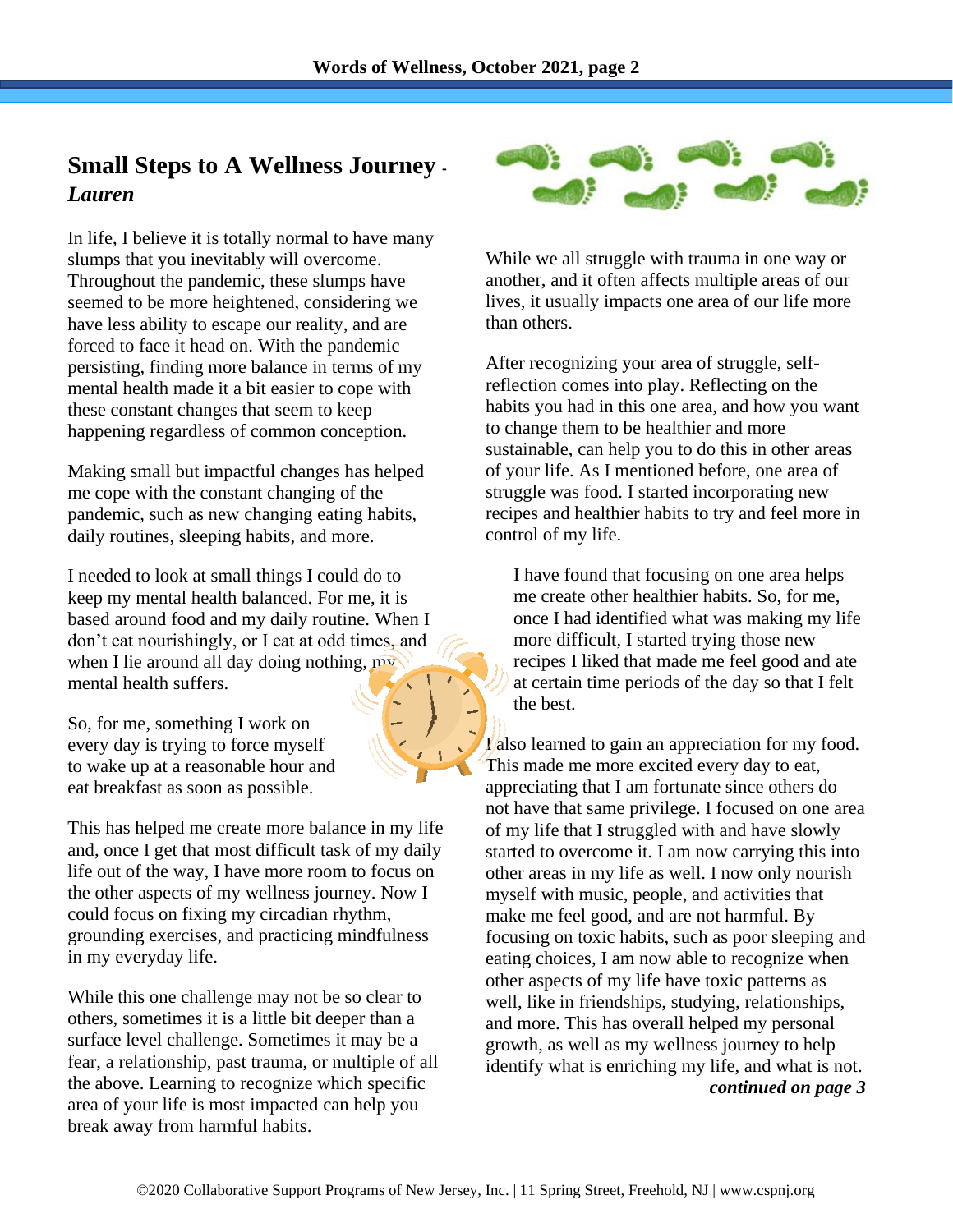### *Small Steps to A Wellness Journey continued from page 2*

By focusing more on one thing, and being mindful around my eating habits, I have now been able to carry those healthy habits over into other areas of my life I had previously struggled with. Food was a huge factor in my poor mental health, not knowing how to shop or cook foods was impacting my life a lot.

By exploring new habits and routines around my diet, I was able to piece together other areas of my routine, which has greatly impacted my quality of life. By identifying your area of struggle, you may be able to change the path of your wellness journey and improve your quality of life.

# **Daily Wellness Self-Care Routines Strengthen Mental Health-** *Lauren*

Changing your diet, starting a new gym regimen, cutting out toxic relationships, and developing hobbies can be beneficial for your overall wellness. Making changes that focus on mental health is important. Adding in a morning routine, night-time routine, mid-day meditations, or even some light daily exercise can significantly impact your mood.

Something that I have noticed through my personal mental health journey is that getting up earlier than normal, and even just drinking a glass of cold water before I go on my phone, has increased my daily productivity, mood, and reduced anxiety. Getting through the pandemic has been stressful. However it has given me the chance to be more mindful of the important wellness self-care routines that strengthen my mental health.

I'm not the only one who found that the stress of the pandemic affected my sleep and my other daily routines. I was unable to enjoy food like I

used to and had no motivation to work out or even get up to wash my face.

Soon realizing that this path is unsustainable, I decided to start practicing self-care to improve my wellness journey. I needed to establish healthy routines that fit with my natural circadian rhythm.

I created a simple morning routine that included getting up and drinking water, before looking at my phone. I also do deep breathing for a few minutes. By starting my day being mindful, and doing something that benefits me, and only me, I was able to develop better wellness habits throughout my day. I started my day by taking 5 minutes at the start of the day to ground myself.

Every time I have done this, I end up having more time and motivation to make myself a nourishing breakfast, get dressed in an outfit I enjoy, and sometimes go for a walk as well. This leaves me feeling more energized. Grounding myself in the mornings helps me be more aware of the natural ups and downs in my energy and focus throughout the day. I am learning to fit my daily activities into these natural rhythms, which makes me more productive.

I created a nighttime routine as well. A simple skin-care routine with a cleanser, serum, and moisturizer so I feel cleaner and more productive before bed. I make sure I go to bed when I am ready to go to sleep. I try to do some short meditations before bed to calm my thoughts and help get rid of the day's stress. I have created a habit of adding the grounding when I get home. Grounding myself through the day helps me enjoy my meals and enjoy other aspects of my day as well, like spending time with friends and family, going in nature, playing with my pets, and more.

Starting and ending my day with calm quality time for myself keeps me mindful of how I feel. Better awareness of my circadian rhythms means I can adjust my daily routines to fit better with my circadian rhythms. This internal communication between my mind and body has a positive impact on the quality of my life and is helping me on my overall wellness journey.